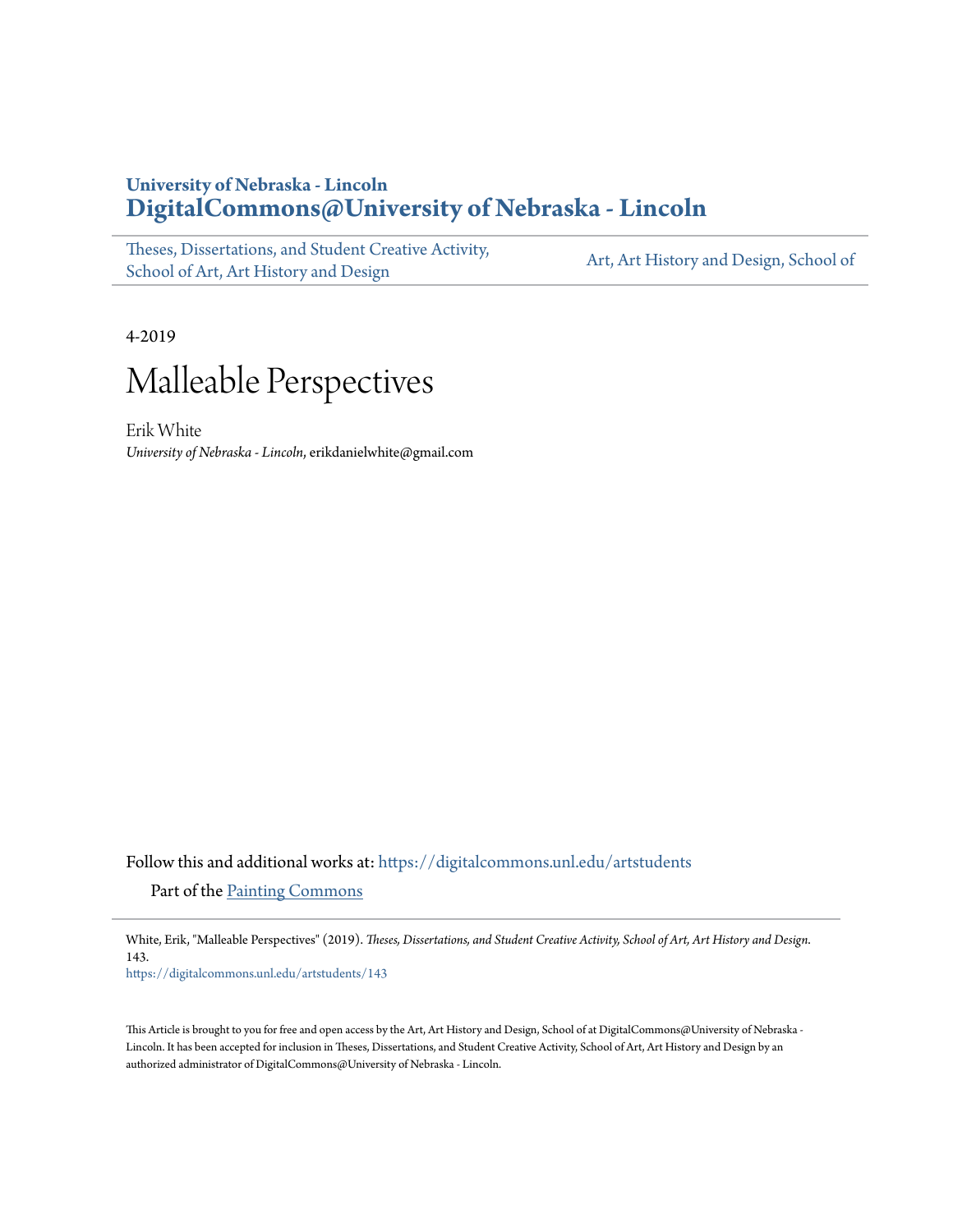### MALLEABLE PERSPECTIVES

By

Erik Daniel White

## A THESIS

Presented to the Faculty of

The Graduate College at the University of Nebraska

In Partial Fulfillment of Requirements

For the Degree of Master of Fine Arts

Major: Art

Under the Supervision of Professor Matthew Sontheimer

Lincoln, Nebraska

April, 2019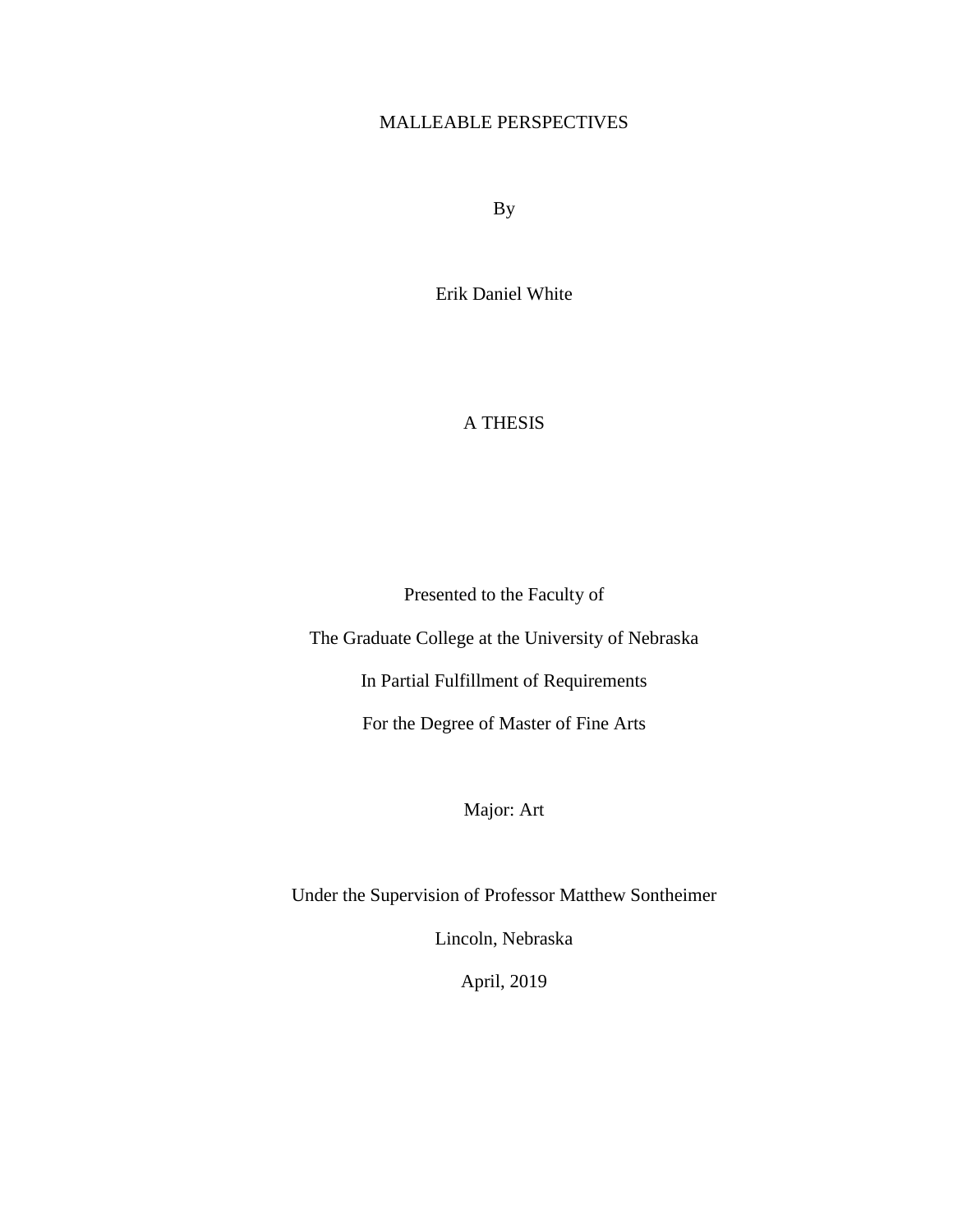### MALLEABLE PERSPECTIVES

Erik Daniel White, M.F.A.

#### University of Nebraska, 2019

Adviser: Matthew Sontheimer

I attentively paint hastily formed figures, symbols, objects, and scenes that were modeled with never-dry clay onto stretched canvases of various sizes. I paint the malleable character of the clay by depicting its bumps, marks and dents, which emphasizes the fragility, impermanence, and the physical construction of the forms. Those visual attributes serve as a metaphor for the social construction of the concepts within the chosen imagery. To create my images I build clay up and physically move it around—in a similar way, ideas and concepts get built up, manipulated, and changed over time. These paintings serve as a cultural critique and a meditation on some of America's attitudes towards the environment, food consumption, peace, liberty, tax policies, religion, and our obsession with competition. Many of these ideas converge and relate with and inform one another. This selection is not comprehensive of every American attitude and because of its evolving nature this is not an end to a project but a beginning.

Scale and color are important aspects for communicating the political content of my paintings. Hierarchical proportion in painting is used to depict the relative importance of the subject matter. A classic example of this is in medieval art when Jesus or Mary gets depicted larger than the surrounding figures. I have inverted this technique to critique current Western values. Many of my paintings are larger, not because the subject matter is praiseworthy, but because I see our culture overvaluing these subjects. That overvaluation is represented in an exaggerated scale shift. For example, when I place my six-foot painting, "Winner Takes All," depicting an oversized medallion, in proximity to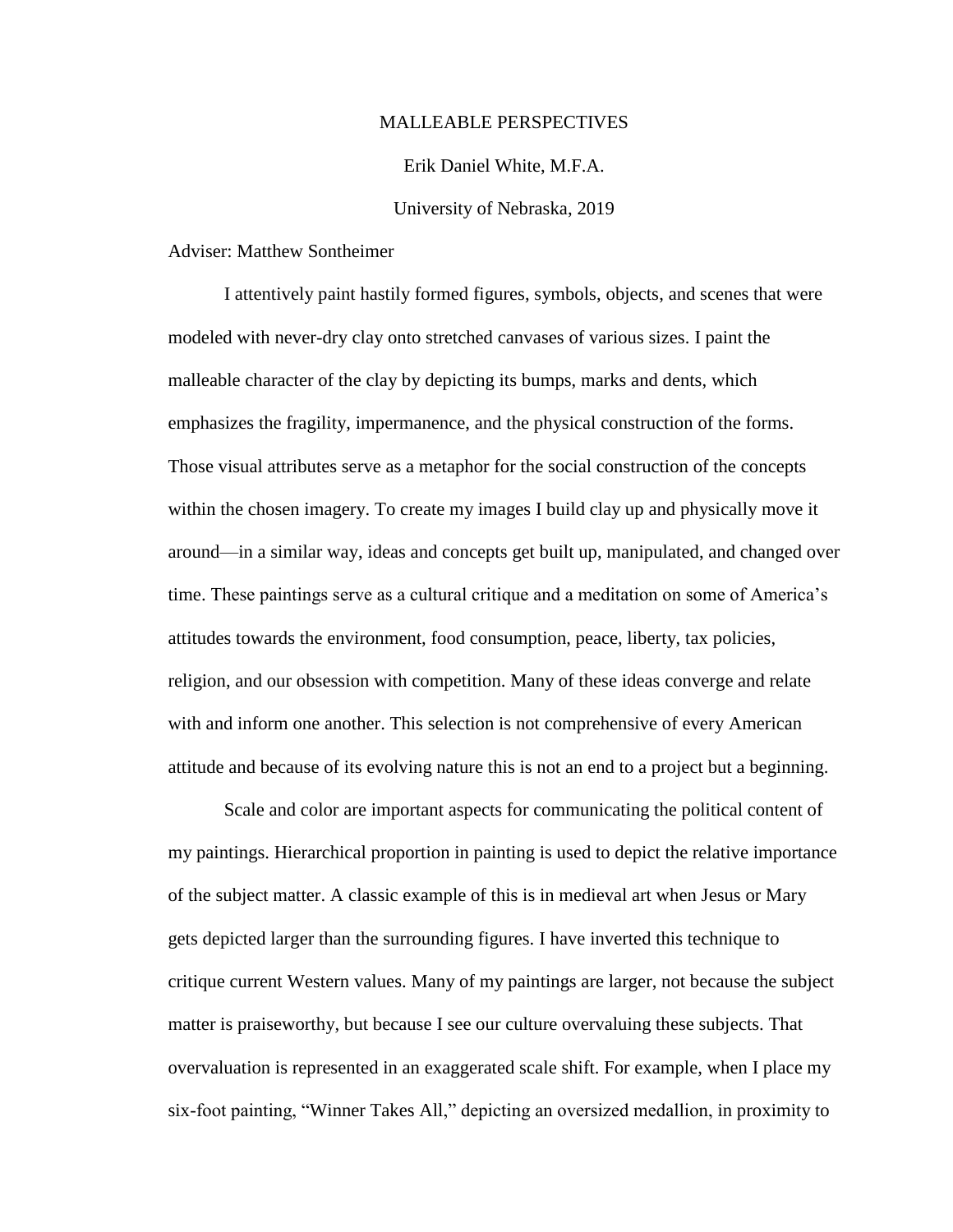my eleven-inch painting, "Shrinking Liberty," portraying a figurine of the Statue of Liberty, they stand as a visual representation of how I see many Americans valuing their own success above extending the same liberties, upon which their success depends, to less fortunate individuals who were born outside (and inside) our borders. It would be one thing to believe in a meritocracy if everyone were given the same opportunities for success, but in America there are far fewer doors being held open for impoverished individuals.

My painting "Based on a Childish View of the World*"* symbolizes the fabricated fantasy that having a big suburban home with a big yard and a big car to drive around will make us happy and keep us safe from the "dangerous" world outside, when really that dream has adverse effects and is causing all kinds of social and environmental problems. There's a really nice passage that sums up my impetus for this piece in a book called *The City in History: Its Origins, Its Transformations, and Its Prospects* by Lewis Mumford. He eloquently states, "In the suburb one might live and die without marring the image of an innocent world, except when some shadow of its evil fell over a column in the newspaper. Thus the suburb served as an asylum for the preservation of illusion. Here domesticity could flourish, forgetful of the exploitation on which so much of it was based. Here individuality could prosper, oblivious of the pervasive regimentation beyond. This was not merely a child-centered environment; it was based on a childish view of the world, in which reality was sacrificed to the pleasure principle.<sup>" We get so focused on</sup> our own individual existence, and purposely ignore the extreme inequalities and global catastrophes that are happening around us, even though our consumeristic lives and privileges couldn't exist without the exploitation of other human beings and the natural world. We live in our own little fairytale fantasies. I also, by design, made the car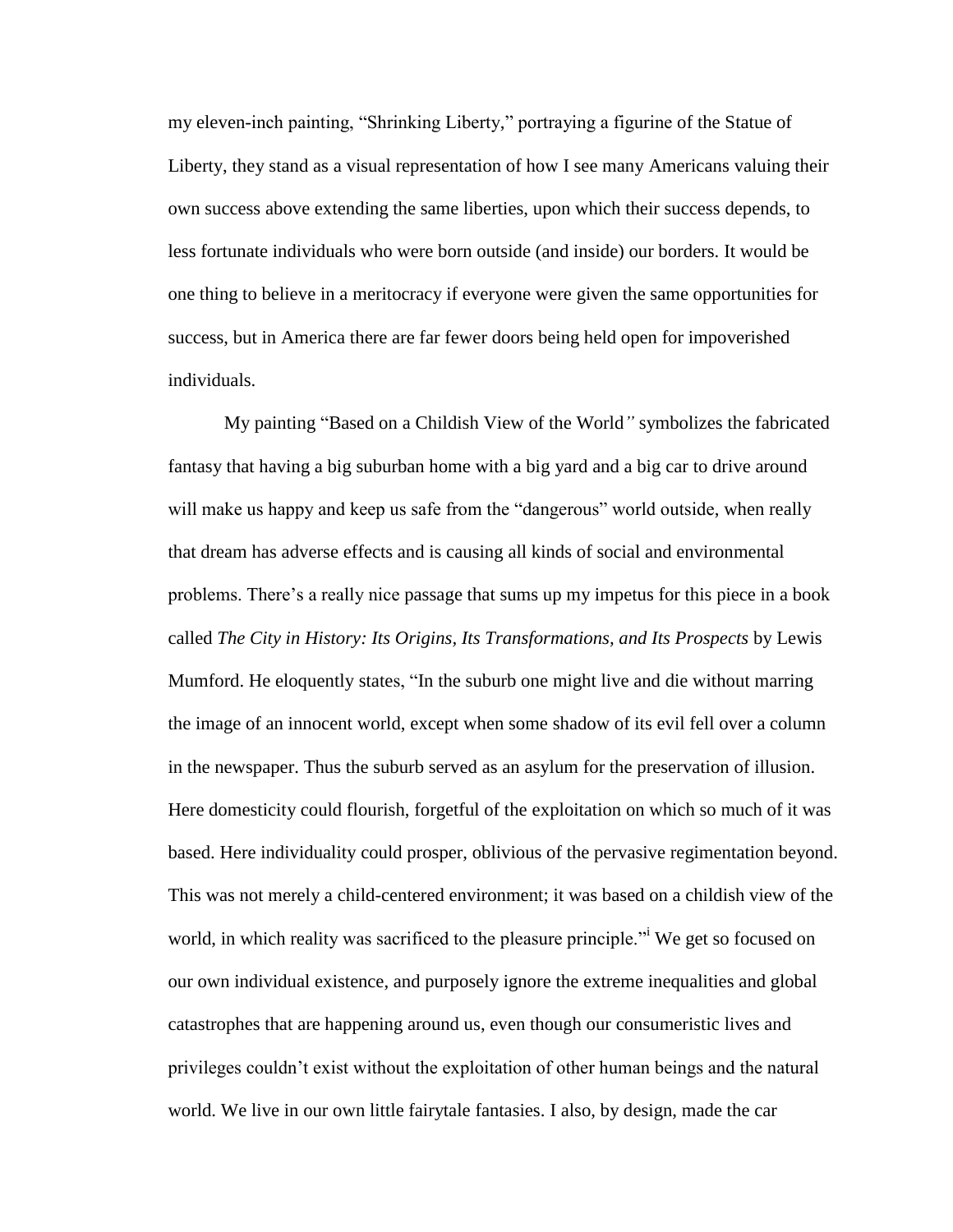disproportionally larger than the house—which might appear to be a childish mistake but I wanted to push the idea that the American suburbs are dependent upon cars and long commutes.

I made the dollar bill and loose change paintings when the Republicans passed their tax bill that gave large tax breaks to big corporations and the wealthy. A couple of weeks after Trump passed his tax bill, he started cutting funds for SNAP benefits and Medicaid for the poor. Our institutions are failing our poor right now, and we should be ashamed of ourselves. It is a complete fantasy to think this tax bill is going to help the majority of Americans and not widen the already catastrophic divide. Charles Darwin once wrote, "If the misery of our poor be caused not by laws of nature, but by our own institutions, great is our sin." Fortunately, I don't think very many people are too impressed with the tax cuts and I hope more people will come to realize what adverse effects it will have in the future.

With my paintings depicting the peace sign, I wanted to discuss what the peace sign means today and how that meaning has changed over the past 60 years. There's a scene from the movie *Groundhog Day* that illustrates my ideas surrounding this body of work. In this scene, the main character, Phil (played by Bill Murray), is trying to initiate an intimate relationship with the female lead, Rita (played by Andie MacDowell). Because the day keeps getting repeated over and over again, he has the ability to correct any hiccups in the day. At a certain point they order drinks at a bar, and Phil toasts to the groundhog. Rita replies, "I always toast to world peace." It then cuts to the next day where Phil makes a heartfelt toast to world peace. This is a seminal moment for me for two reasons. First, Phil's insincerity and ulterior motives when he makes his toast can be paralleled with the history of the commodification of the peace sign, which, in part, has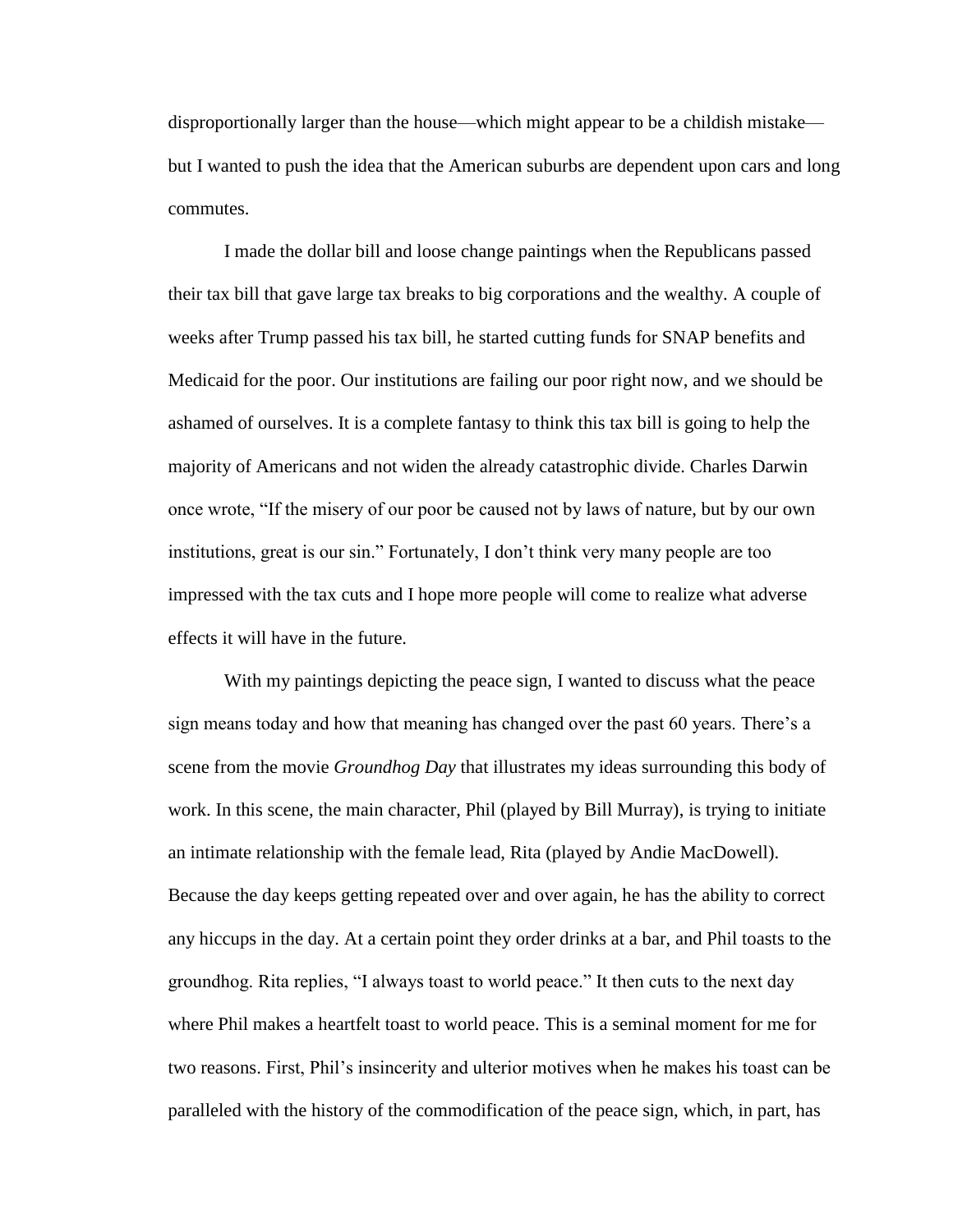caused the demise of its agency for change. Second, this scene feels antiquated and highly improbable today. The majority of Americans no longer believe in world peace or the prospect of a world without conflict and war. People no longer make toasts to world peace because if they did, they would be seen as being overly romantic and naïve. My peace sign paintings are a nostalgic reflection on an optimistic world-view. I made this work to illustrate my hope that we can one day regain a mass vision of a better world.

There's something very playful and humorous about enlarging these micro environments made out of never-dry clay. When I was a kid I was infatuated by clay animation videos and I think that has influenced my work today. I like how clay animation tries to pass a handmade micro-environment for reality; it's very humorous and slightly awkward. Similarly, I make forms in a very playful and childlike way but I contrast that by using sophisticated painting methods to render those forms onto canvas. My paintings are often humorous and disarming. Comedy is important because it defuses and charms the audience and allows them an entry into the content; without that comedic buffer these issues are demanding and often unappealing.

Most of these paintings depict popular symbols and ideas, to which we each bring our own histories and distinct meanings. In the end, my hope is that the paintings are used to rethink, reimagine, and prompt conversations about these ideas. Our political climate is becoming more and more polarized, and I'm looking to find and develop a voice that is somewhat humorous and somewhat serious but which ultimately creates opportunities to discuss important issues. My politics are embedded in the work. These paintings are an extension of how I feel and think about the world, but I do not want the work to be objectionably didactic. The political right and the left hate each other right now and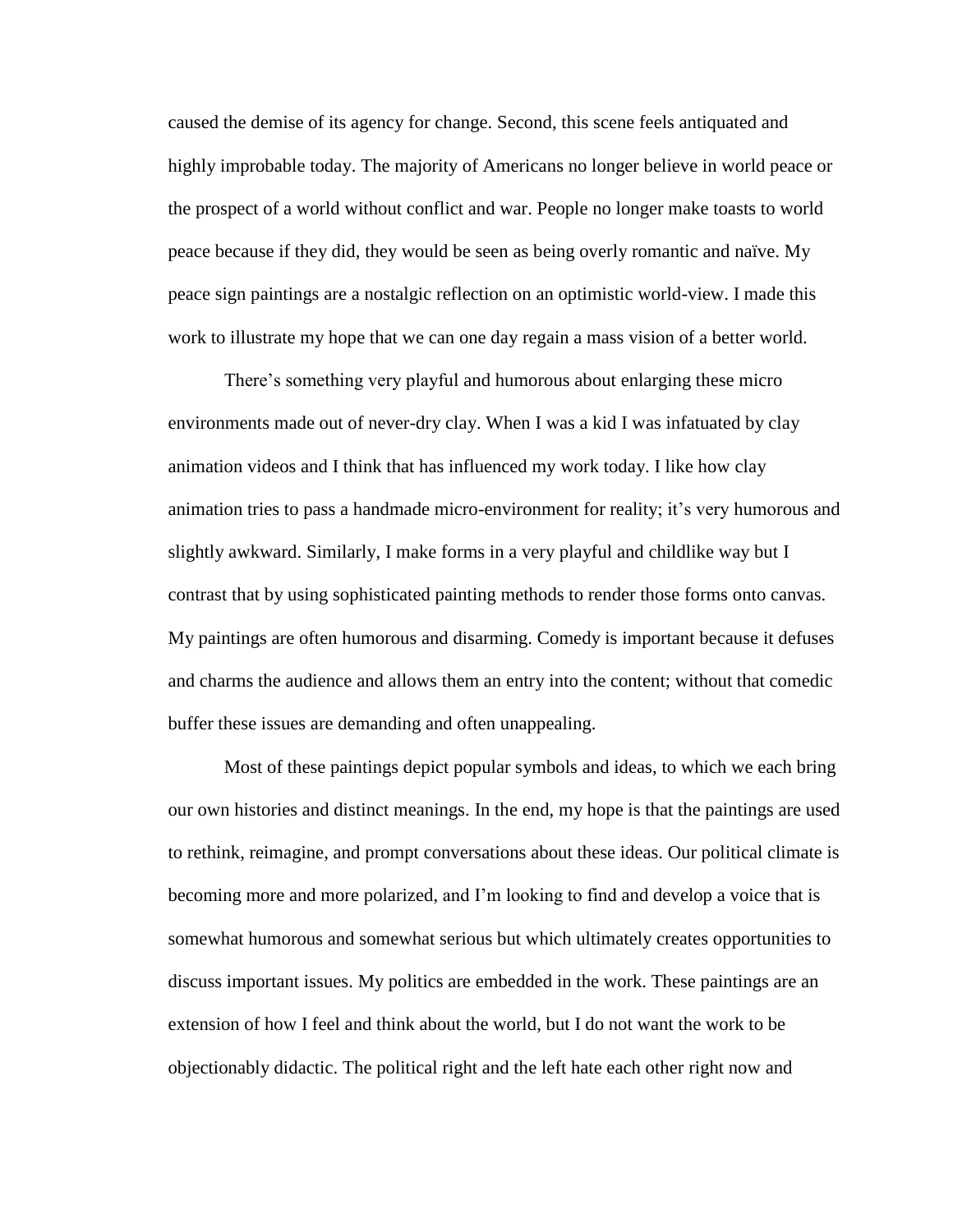whenever something happens that hurts or defies one side, the other side relishes that misery. That is not how we progress. We progress together, in common understanding.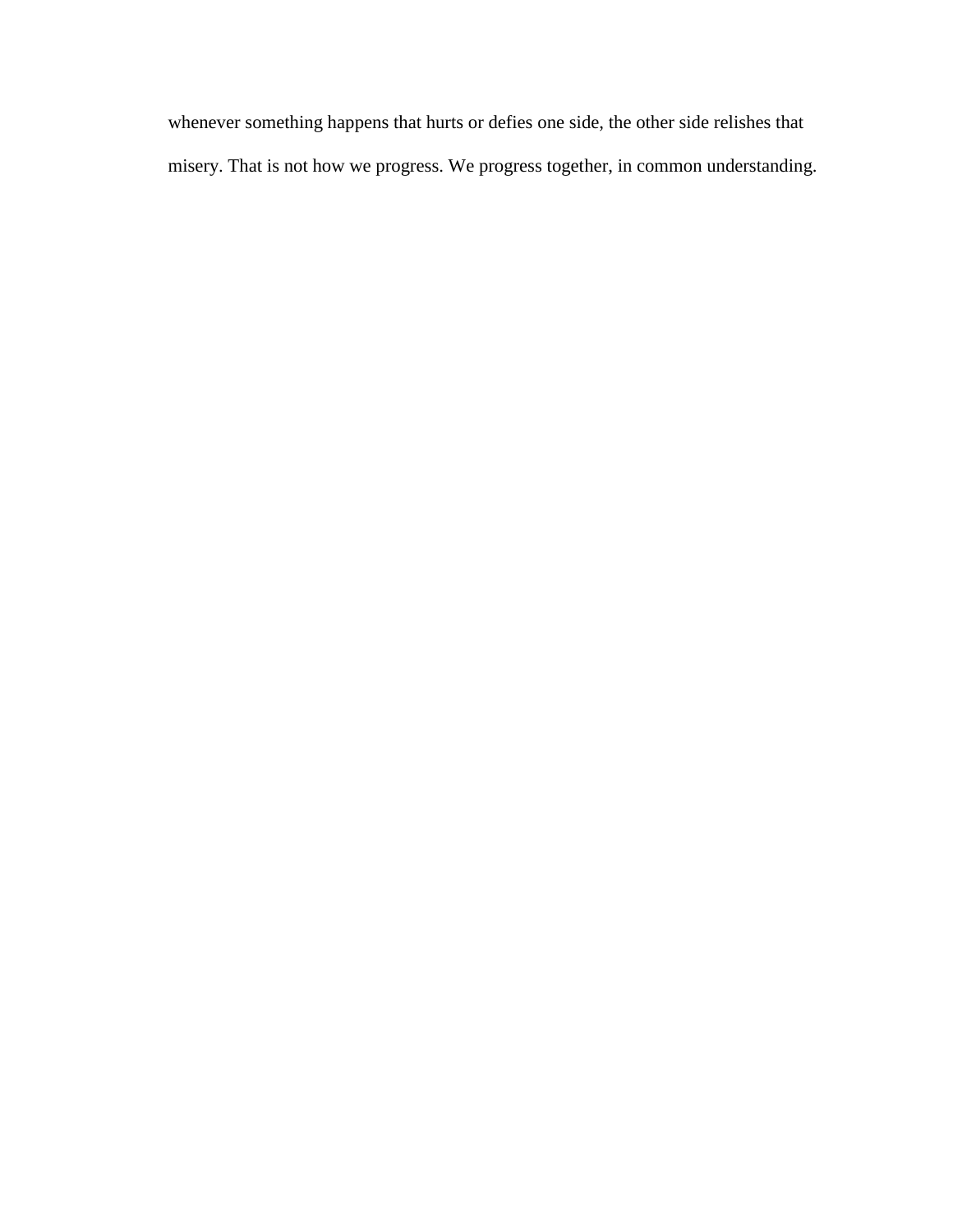## **Documentation of Exhibition:**



Title Wall and *Red Meat with Veggies,* Oil on Linen, 46 x 30.5 inches



*Based on a Childish View,* Oil on Canvas, 69 x 51 inches and *Peace Out,* Oil on Canvas, 25 x 28 inches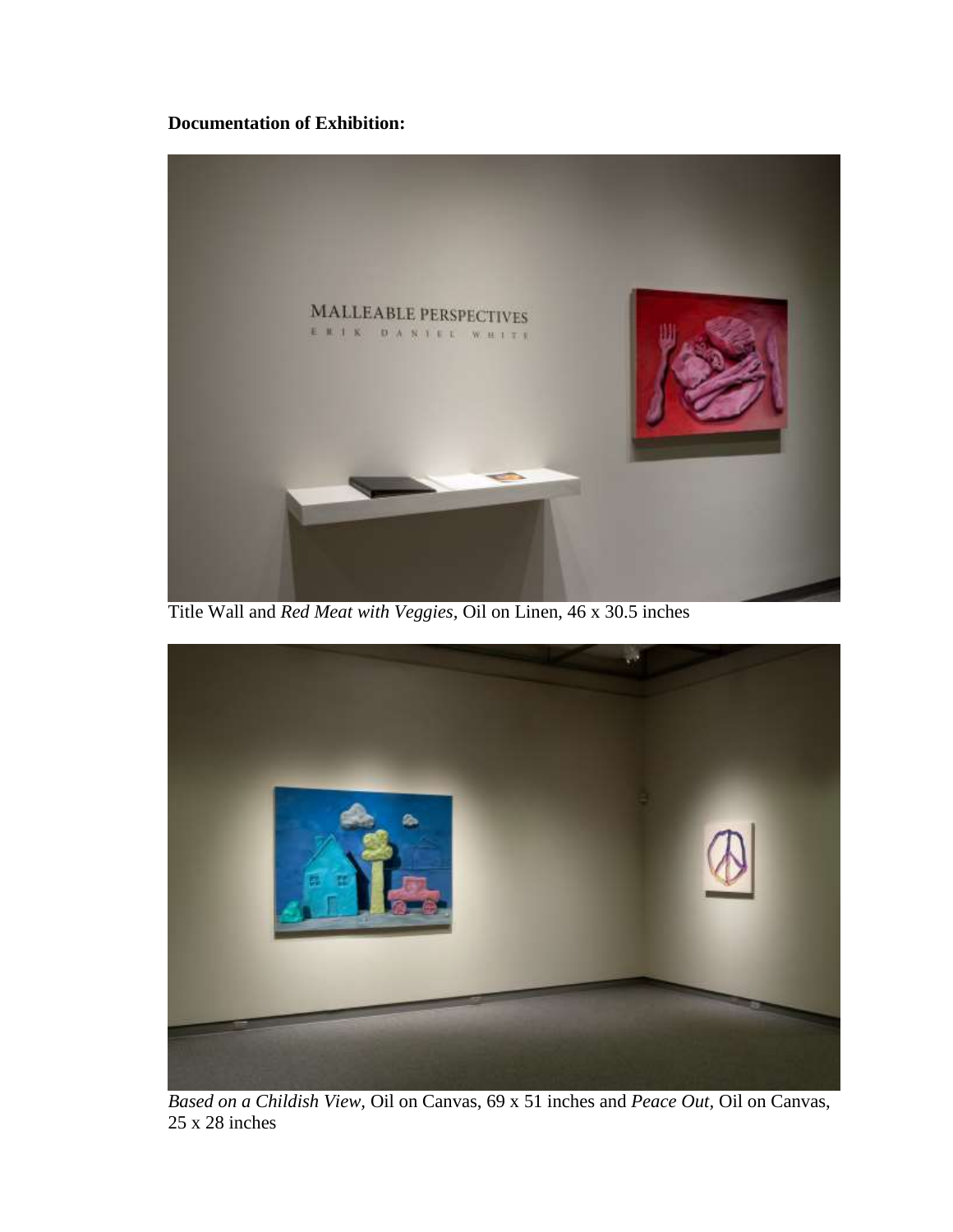

*Winner Takes All,* Oil on Canvas, 66.6 x 75.5 inches and *Spare Change,* Oil on Canvas, 19 x 19 inches



*In Bad Faith,* Oil on Canvas, 66.6 x 75.5 inches, *Under the Banner of Heaven*, Oil on Linen, 36 x 48 inches